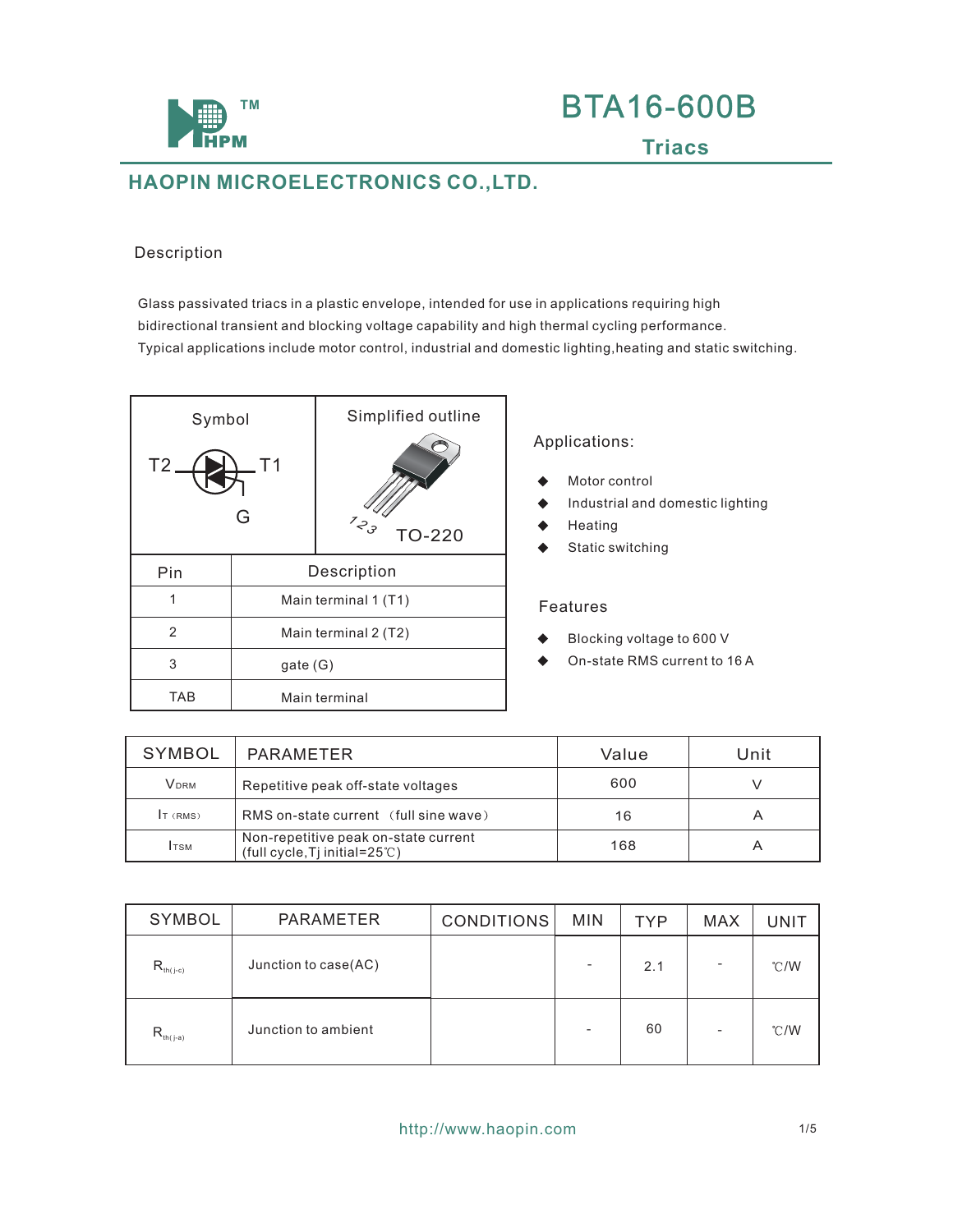

| <b>SYMBOL</b>                                                   | PARAMETER                                    | <b>CONDITIONS</b>                                                          | <b>MIN</b>        | Value              | <b>UNIT</b>              |               |              |
|-----------------------------------------------------------------|----------------------------------------------|----------------------------------------------------------------------------|-------------------|--------------------|--------------------------|---------------|--------------|
| $\mathsf{V}_{\text{\tiny{DRM}}}$                                | Repetitive peak off-state<br>Voltages        |                                                                            |                   | 600                | $\vee$                   |               |              |
| $I_{T(RMS)}$                                                    | RMS on-state current                         | $T_{c} = 85^{\circ}$ C                                                     | ۰                 | 16                 | A                        |               |              |
|                                                                 | Non repetitive surge                         | Ti initial = $25^\circ$ C                                                  | $F=50Hz$          | $t = 20ms$         |                          | 160           | A            |
| $I_{TSM}$                                                       | peak on-state current                        |                                                                            | $F=60H2$          | $t = 16.7ms$       |                          | 168           | A            |
| $l^2t$                                                          | $l2t$ value for fusing                       | $T_{\text{s}} = 10 \text{ms}$                                              |                   | ۰                  | 144                      | $A^2S$        |              |
| dl/dt                                                           | Critical rate of rise of<br>on-state current | $I_{\rm g} = 2 \times I_{\rm GT}$ , tr $\leq 100$ ns   F=120H <sub>z</sub> |                   | $Ti=125^{\circ}$   |                          | 50            | $A/\mu s$    |
| $I_{GM}$                                                        | Peak gate current                            | Tp=20 $\mu$ s                                                              | $Ti=125^{\circ}C$ |                    | $\overline{\phantom{a}}$ | 4             | A            |
| I <sub>DRM</sub>                                                | $V_{DBM} = V_{BBM}$                          |                                                                            |                   | $Ti=25^{\circ}C$   | ۰                        | 5             | $\mu$ A      |
| $I_{RRM}$                                                       | $V_{DRM} = V_{RRM}$                          |                                                                            |                   | $Ti=125^{\circ}$ C | ۳                        | $\mathcal{P}$ | mA           |
| $\bar{\mathsf{P}}_{\scriptscriptstyle \mathsf{G}(\mathsf{AV})}$ | Average gate power                           |                                                                            |                   | $Ti=125^{\circ}$   | $\blacksquare$           | 1             | W            |
| $T_{\underline{stg}}$                                           | Storage temperature range                    |                                                                            |                   |                    | $-40$                    | 150           | $^{\circ}$ C |
| $T_i$                                                           | Operating junction<br>Temperature range      |                                                                            |                   |                    | $-40$                    | 125           | 'n           |

### Limiting values in accordance with the Maximum system(IEC 134)

### ${\sf T}_\sf J$ =25 $^\circ$ C unless otherwise stated

| <b>SYMBOL</b>          | <b>PARAMETER</b>   | <b>CONDITIONS</b>                           | <b>MIN</b>      | <b>TYP</b> |   | MAX UNIT  |           |  |
|------------------------|--------------------|---------------------------------------------|-----------------|------------|---|-----------|-----------|--|
| Static characteristics |                    |                                             |                 |            |   |           |           |  |
| $I_{GT}$               |                    | $V_p = 12V$ ; R <sub>1</sub> = 33 Ω         | $1 - 11 - 111$  |            |   | 50        | mA        |  |
|                        |                    |                                             | IV              |            |   | 100       | mA        |  |
| ц.                     |                    | $I_{\text{G}} = 1.2 I_{\text{G}}$           | $I-III-IV$<br>Ш |            | - | 60<br>120 | mA<br>mA  |  |
| Ч.                     |                    | $I_r = 500mA$                               |                 |            | - | 50        | mA        |  |
| $V_{\text{\tiny GT}}$  |                    | $V_{p} = 12V$ ; R <sub>1</sub> =33 Ω        | <b>ALL</b>      |            |   | 1.3       | V         |  |
| $V_{GD}$               |                    | $V_p = V_{pem} R_1 = 3.3 K \Omega$ Tj=125°C | ALL             | 0.2        | - |           | $\vee$    |  |
| dV/dt                  |                    | $V_p = 67\%V_{nem}$ gate open; T = 125°C    |                 | 400        | - |           | $V/\mu s$ |  |
| (dV/dt)c               | $(dI/dt)c = 7A/ms$ | $T = 125^{\circ}$                           |                 | 10         | - | -         | $V/\mu s$ |  |

### Dynamic Characteristics

| ∨ ⊤м | $1_{\text{m}}$ =22.5A tp=380 µ s | $T = 25^{\circ}$    | $\overline{\phantom{a}}$ | $\overline{\phantom{a}}$ | .55  |            |
|------|----------------------------------|---------------------|--------------------------|--------------------------|------|------------|
| ' to | Threshold voltage                | $T = 125^{\circ}$ C | $\overline{\phantom{a}}$ | $\sim$                   | 0.85 |            |
|      | Dynamic resistance               | ਾ =125℃             | $\overline{\phantom{a}}$ | $\sim$                   | 25   | $m \Omega$ |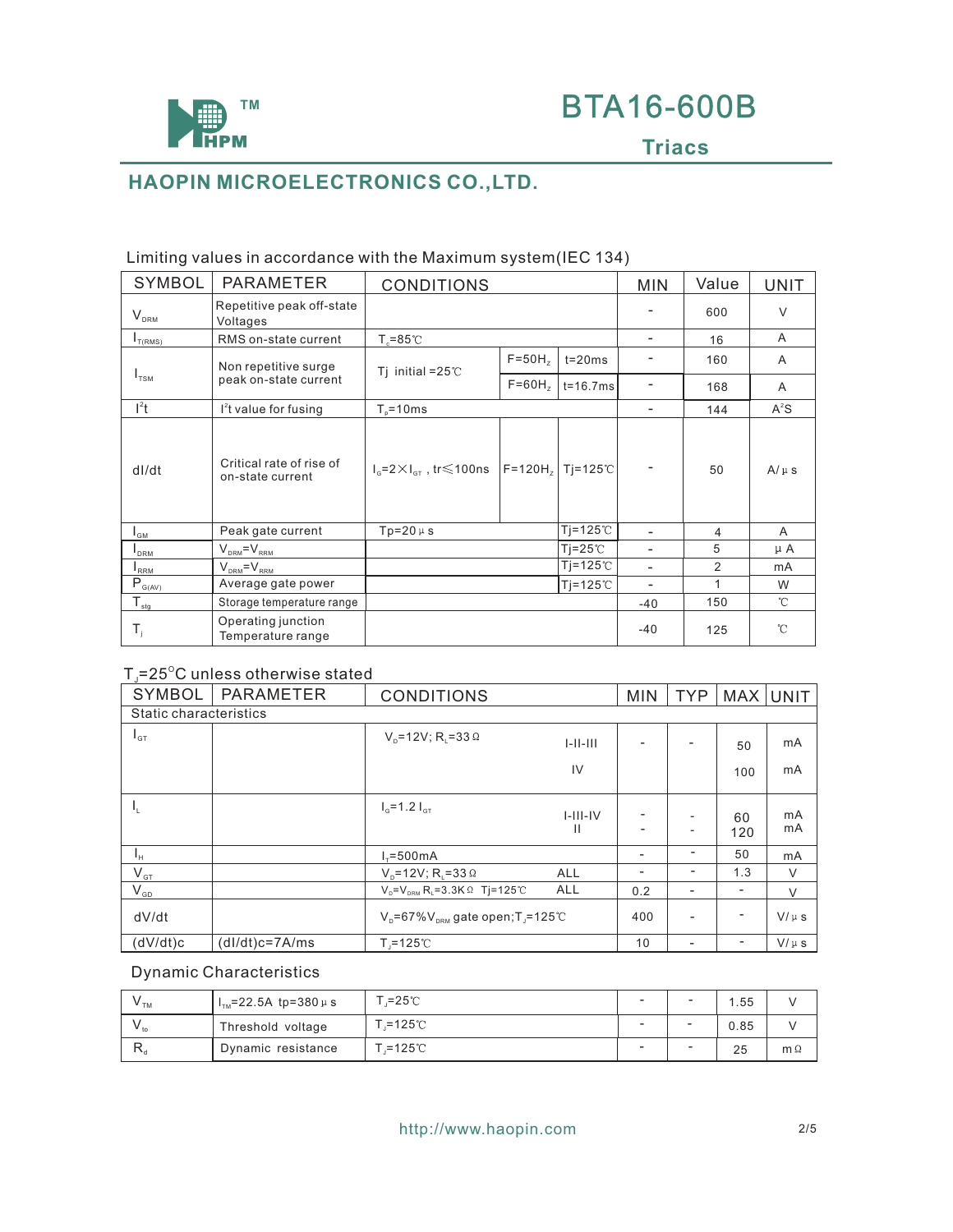

#### Description



http://www.haopin.com 3/5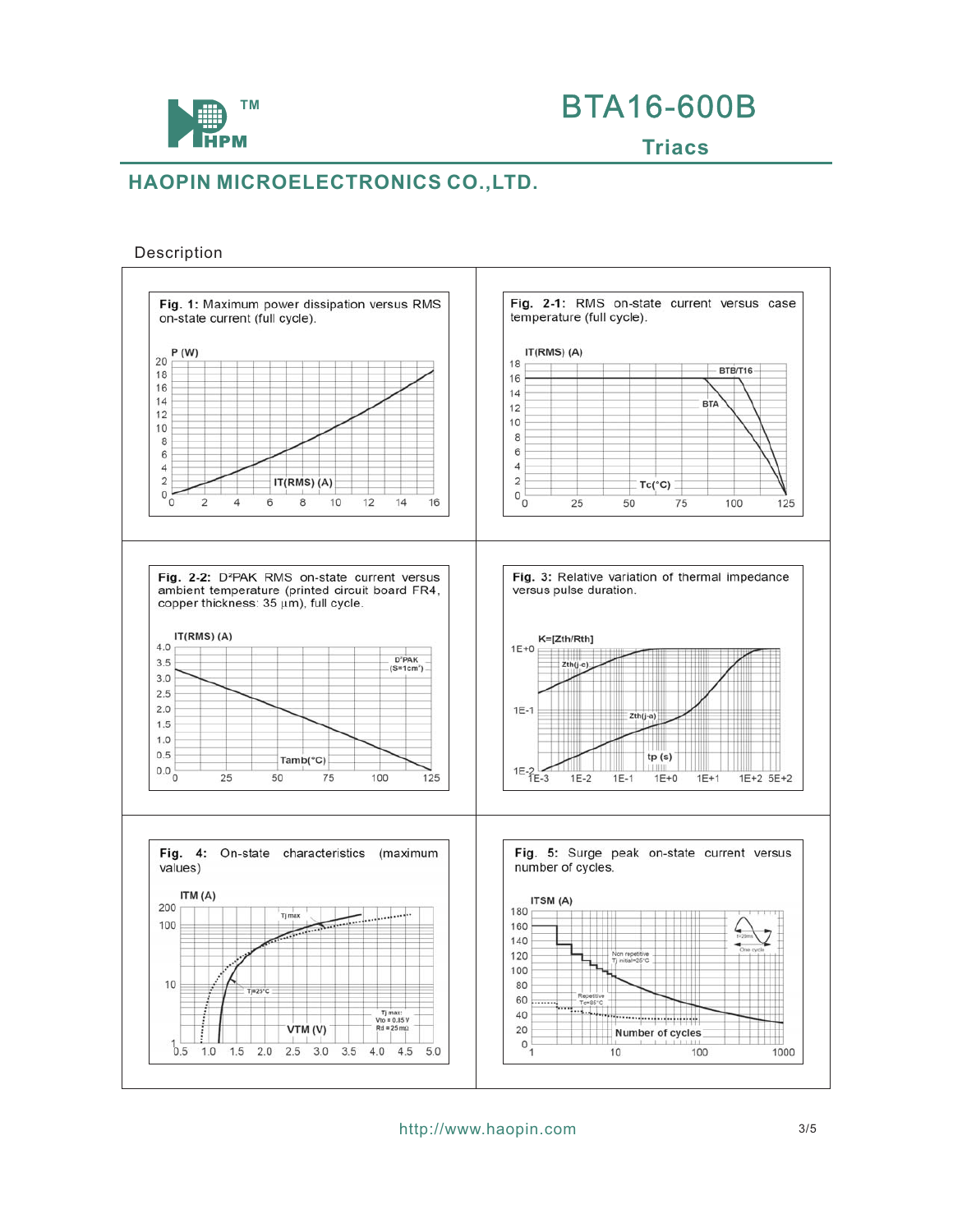

#### Description